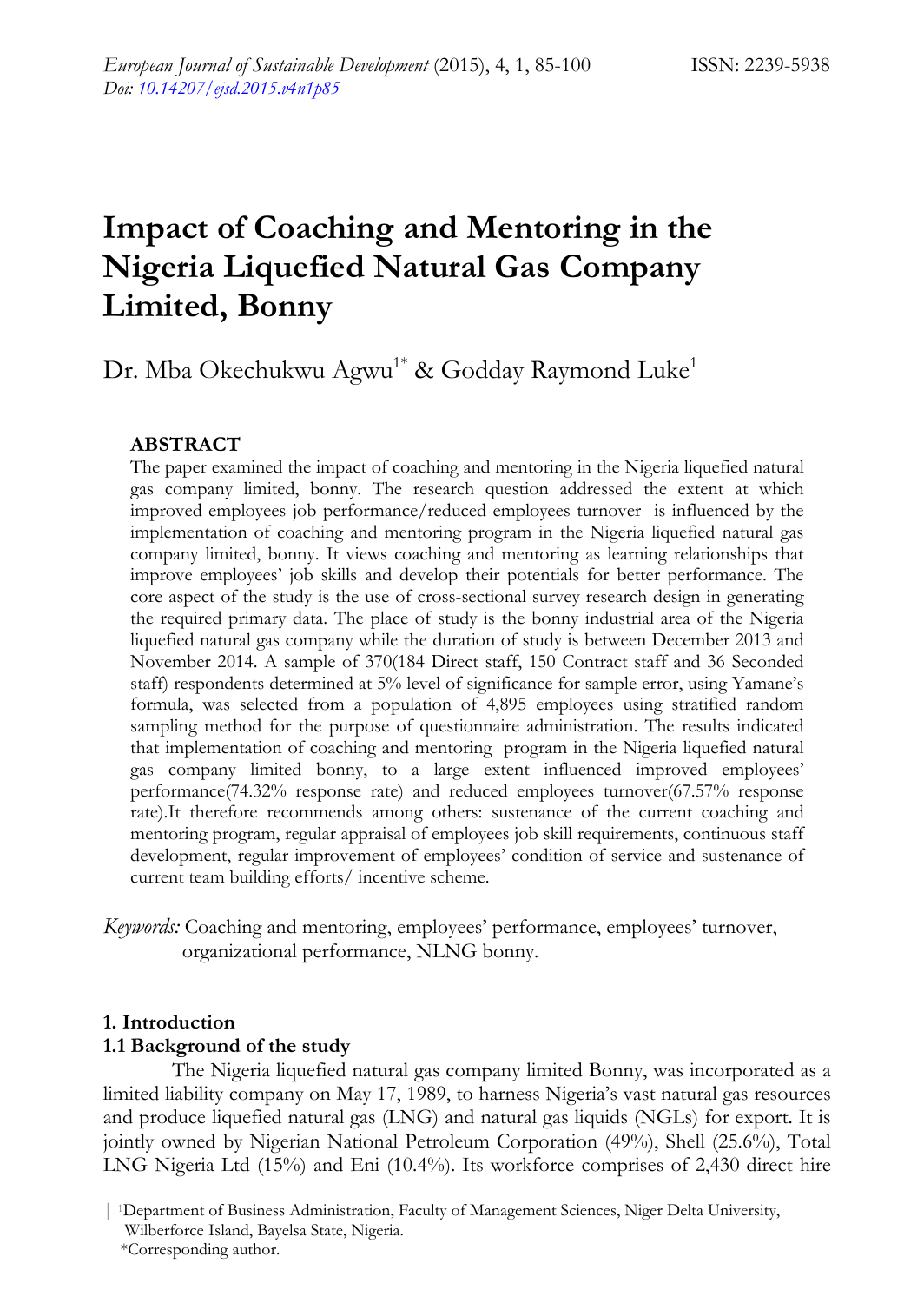staff, 1,980 contract staff and 485 seconded staff from shareholder companies. With six trains currently operational, the entire complex is capable of producing 23.5 metric tons per annum (mtpa) of LNG, 4 mtpa of LPG and 2.4 mph of condensate from 3.5 billion cubic feet feedgas intake(NLNG, 2013).

 In the period 1999–2011, NLNG converted about 92 billion cubic metres or 3.3 trillion cubic feet of Associated Gas (AG) to export LNG/NGL products (equivalent to about 968 LNG/NGL cargoes) which otherwise would have been flared. Presently, the company has the capacity to load and safely deliver over 340 cargoes of its products annually. It also delivers about 8% of the world's liquefied natural gas demand, supplies over 70% of Nigeria's liquefied petroleum gas needs and contributes about 7% of Nigeria's gross domestic product (NLNG, 2013).

With a mission to grow the company and its human resources to their full potential, a learning department was established to coordinate training/development of employees. The learning department regularly identifies employees' specific knowledge gaps in relation to their jobs (present or future) and arranges internal coaching and mentoring programmes to bridge the identified knowledge gaps. This suggests that the company values employees' capacity building in achieving its mission of a global LNG company renowned for its operational excellence, cost leadership, high HSE standards, honesty and integrity.

Coaching is the art of facilitating performance, learning and development of another. It is individualized training for particular skill development (Flory, 1965). Mentoring is a role relationship where one person, the mentor, offers assistance, guidance, advice, encouragement and support to another, the mentee, in order to foster vocational and professional development (Whitney, 2006).Organizations can no longer expect to be competitive unless they retain employees, inspire and support them to learn continuously. Coaching and mentoring enhance the personal skills of employees through an effective learning process that is beyond the traditional training methods. They develop learning relationships that are solely based on trust and mutual support (Whitmore, 1998). Both are increasingly being seen as essential aspects of effective organizational learning strategy. They are the best means of providing support to individuals in achieving their goals, increasing their potentials and capitalizing on their strengths to improve organizational performance (Edwards, 2003).The constructive feedbacks provided by these two HR practices help employees in changing their work behaviors to overcome performance barriers (Sosik, 2002).

The ultimate goal of coaching and mentoring is to change the organizational culture so that learning becomes ubiquitous. It entails collaborative efforts on learning in the workplace. In a learning organization, people do not just perform tasks – they are always developing their capacity and knowledge for improved performance. Similarly, managers are never just organizing tasks, assigning responsibilities or ensuring that tasks are done – they are actively involved in improving their subordinates skills and knowledge through coaching and mentoring. Coaching and mentoring, combines with other workplace learning initiatives, to yield high employees performance, greater employees' commitment to organizational goals and constructive employees' relationships (Pavsloe, 2000). It is against this background that it becomes pertinent to examine the impact of coaching and mentoring in the Nigeria liquefied natural gas company limited, Bonny.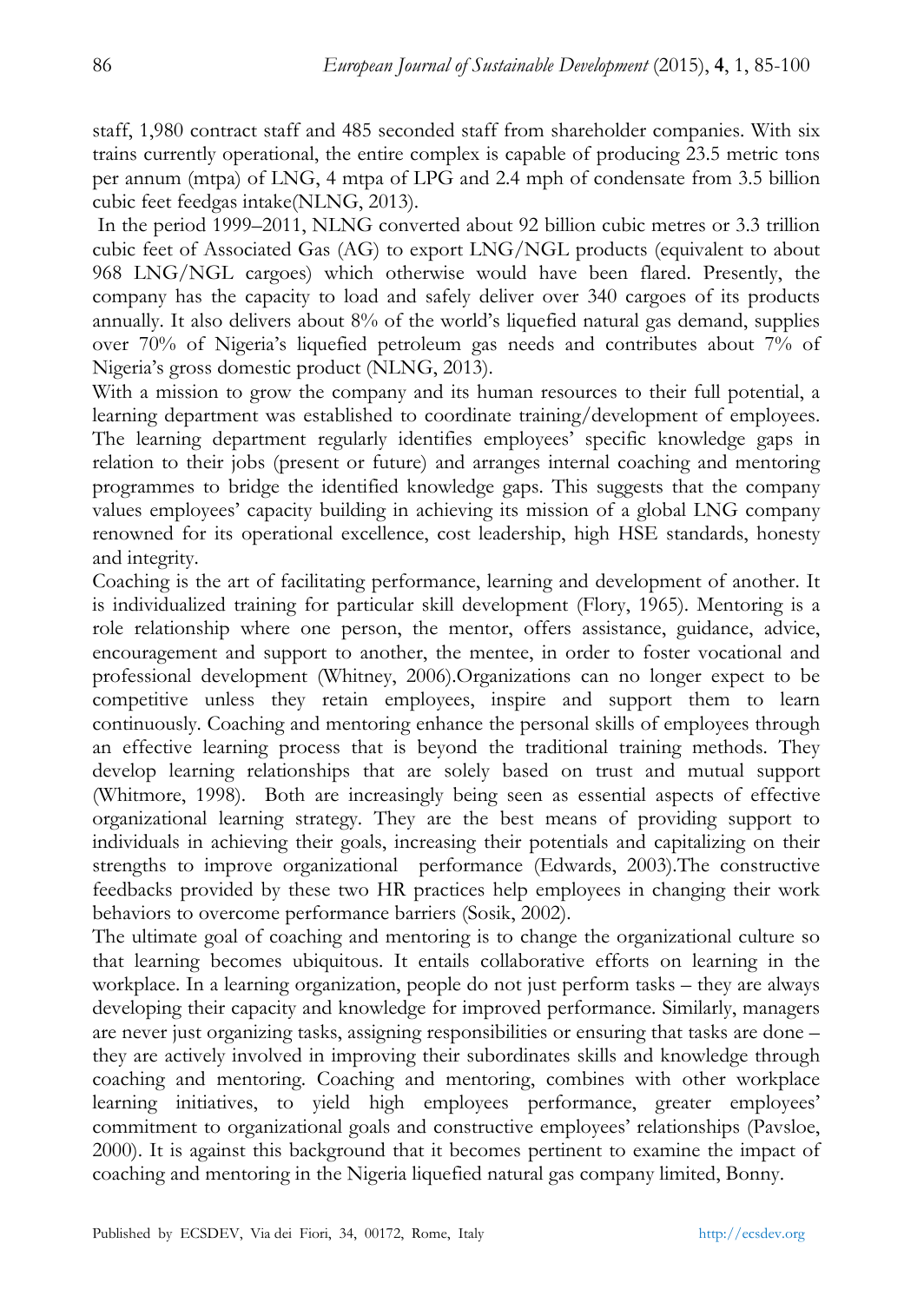#### **1.2 Statement of the Problem**

 The major challenge of coaching and mentoring in NLNG Bonny is the conflict in the interest of managers and subordinates in the chosen area of skill development. The managers chosen area of skill development for their subordinates may not be attractive to the latter while the latters' desired area of skill development may be available in other departments that may not be willing in coaching/mentoring them to acquire the desired skill. Also, inadequacy of coaching/mentoring time constitutes another major challenge, especially where managers and subordinates are in agreement in the identified area of skill development.

The conflict in interest of managers and subordinates/inadequacy of coaching/mentoring time may result in loss of employees': morale, commitment, productivity, efficiency and organization's competitive advantage. Human resource being the most vital factor of production requires an integrated coaching and mentoring program for organizational efficiency and effectiveness (Solkhe and Chaudhary, 2011).

#### **1.3 Research Objectives**

The objectives of the research are as follows:

1. To determine the extent at which improved employees' job performance is influenced by the implementation of coaching and mentoring programs in the Nigeria liquefied natural gas company limited, Bonny.

2. To determine the extent at which reduced employees' turnover is influenced by the implementation of coaching and mentoring programs in the Nigeria liquefied natural gas company limited, Bonny.

## **1.4 Research Questions**

 Despite the conflict in interest of managers and subordinates in the chosen area of skill development /inadequacy of coaching/mentoring time in the Nigeria liquefied natural gas company limited, Bonny, the various milestones recorded by the company could not have been possible without the development of its human resources through coaching and mentoring thus prompting the following research questions:

1. To what extent is improved employees' job performance influenced by the implementation of coaching and mentoring programs in the Nigeria liquefied natural gas company limited, Bonny?

2. To what extent is reduced employees' turnover influenced by the implementation of coaching and mentoring programs in the Nigeria liquefied natural gas company limited, Bonny?

## **1.5 Research Hypotheses**

 In view of the above research questions, the following null hypotheses were formulated:

1H**O:** Improved employees' job performance is not influenced by the implementation of coaching and mentoring programs in the Nigeria liquefied natural gas company limited, Bonny.

2H**O:** Reduced employees' turnover is not influenced by the implementation of coaching and mentoring programs in the Nigeria liquefied natural gas company limited, Bonny.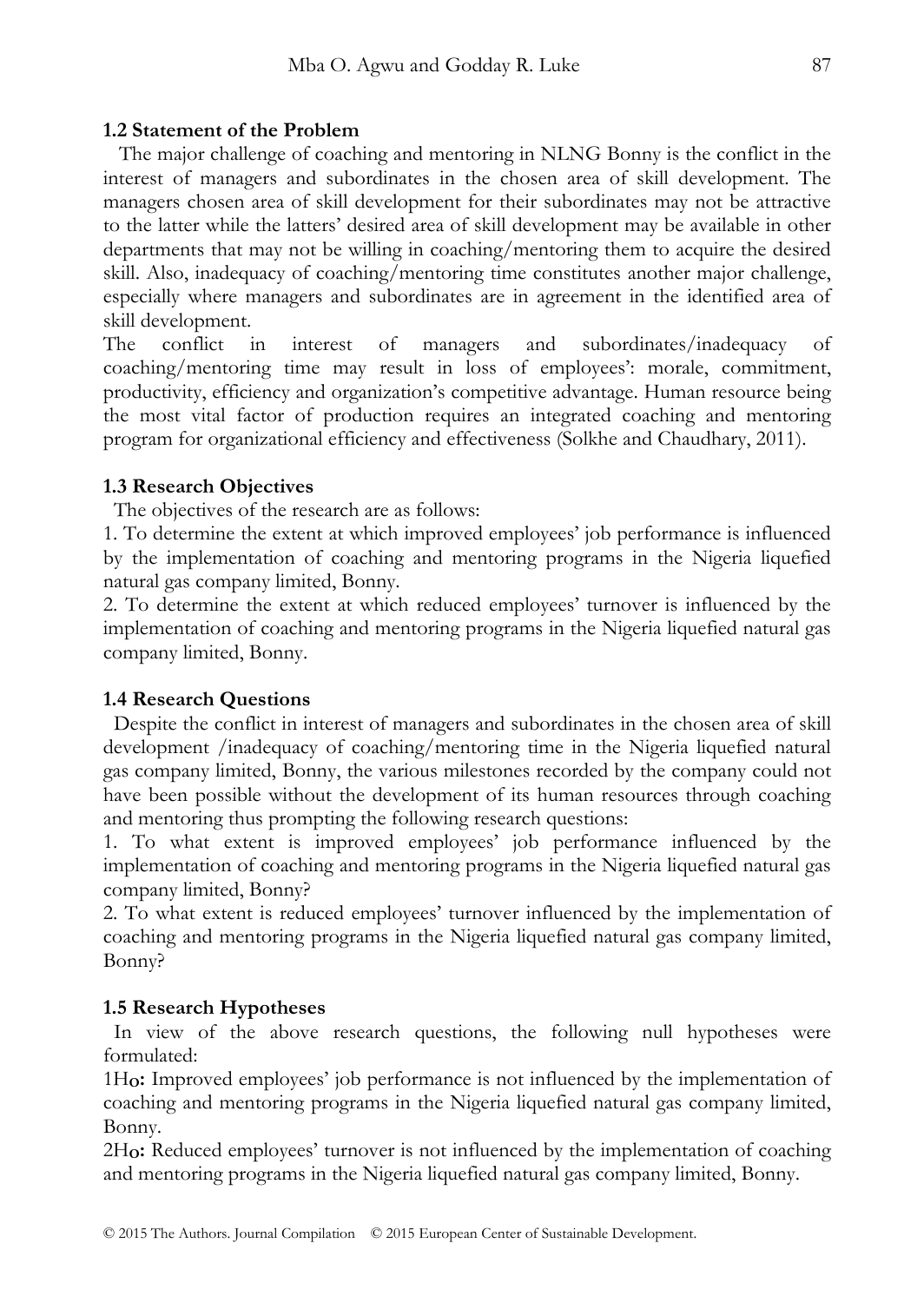#### **1.6 Literature Review**

 Organizations are striving hard to develop and retain high performing work force for uninterrupted organizational operations (Lewis, 1996). In today's competitive global environment, coaching and mentoring is considered an important part of new HR practices, because they inspire employees to increase their commitment to the organization thus ensuring increased organizational productivity and success (McLead, 2003). Since people are the most important assets of organizations, increasing employees' skills and abilities through coaching and mentoring is expected to create future returns in the form of increased productivity and improved business performance (Shih, Chiang, & Hsu, 2006). Coaching and mentoring have a direct impact on employees' attitude i.e. motivation, commitment and satisfaction (Wright et al., 2003). Specifically, a large body of research considers coaching and mentoring to be a key determinant of employee performance (Hardre, 2003). Rowden and Conine (2003) observed that a large part of the workers sense of job satisfaction can be attributed to availability of workplace learning opportunities. It has been argued that employees' turnover is heavily influenced by job satisfaction, motivation and organizational commitment, because no employee would like to stay with an organization that is not satisfied with his work (Chiu & Francesco, 2003).

Coaching and mentoring enhance the personal skills of employees through an effective learning process that is beyond traditional training methods. It identifies skill deficiencies and arranges/organizes internal development programs to bridge the identified skill gaps with a view to changing employees' behaviours and improving job performance (Gilley, 1996). The major focus of coaching and mentoring is on individual development (Rolfe, 2003). Nowadays, many organizations are keeping their eyes on implementing successful coaching and mentoring programs in order to increase employees' morale and productivity (Hahn, 2008). For this purpose, they must justify their investment in such programs by ascertaining its relevance to the existence and survival of the organization (Stewart, 2006).Every firm wants to boost their performance due to increased customers' expectations and changing demands. Also firms recognize the importance of human capital as a means of improving their performance (Pfeffer, 1994). Tannenbaum, (1997), emphasized coaching and mentoring as an imperative source of better employee performance.

Coaching and mentoring is emerging as a critical activity in achieving knowledge transfer. However, a study by Accenture in 2005 found that over 40% of organizations have no formal processes for passing on the knowledge of retiring employees. Of the organizations that have addressed the issue, in many cases the process amounts to no more than an informal chat with colleagues before leaving. A study published by the International Personnel Management Association compared outcomes from training with outcomes obtained when training was combined with coaching/mentoring (Laabs, 2000). The productivity gains for training alone were 22%, but when coaching/mentoring was used as well, the gains were 88%; the gains of training increased fourfold when it was combined with coaching/mentoring. An Australian study by Moy and McDonald (2000) analyzed a large number of other studies on returns on investment (ROI) in training. They concluded that the economic benefits of training were greatest when training was integrated with coaching and mentoring. One US study on the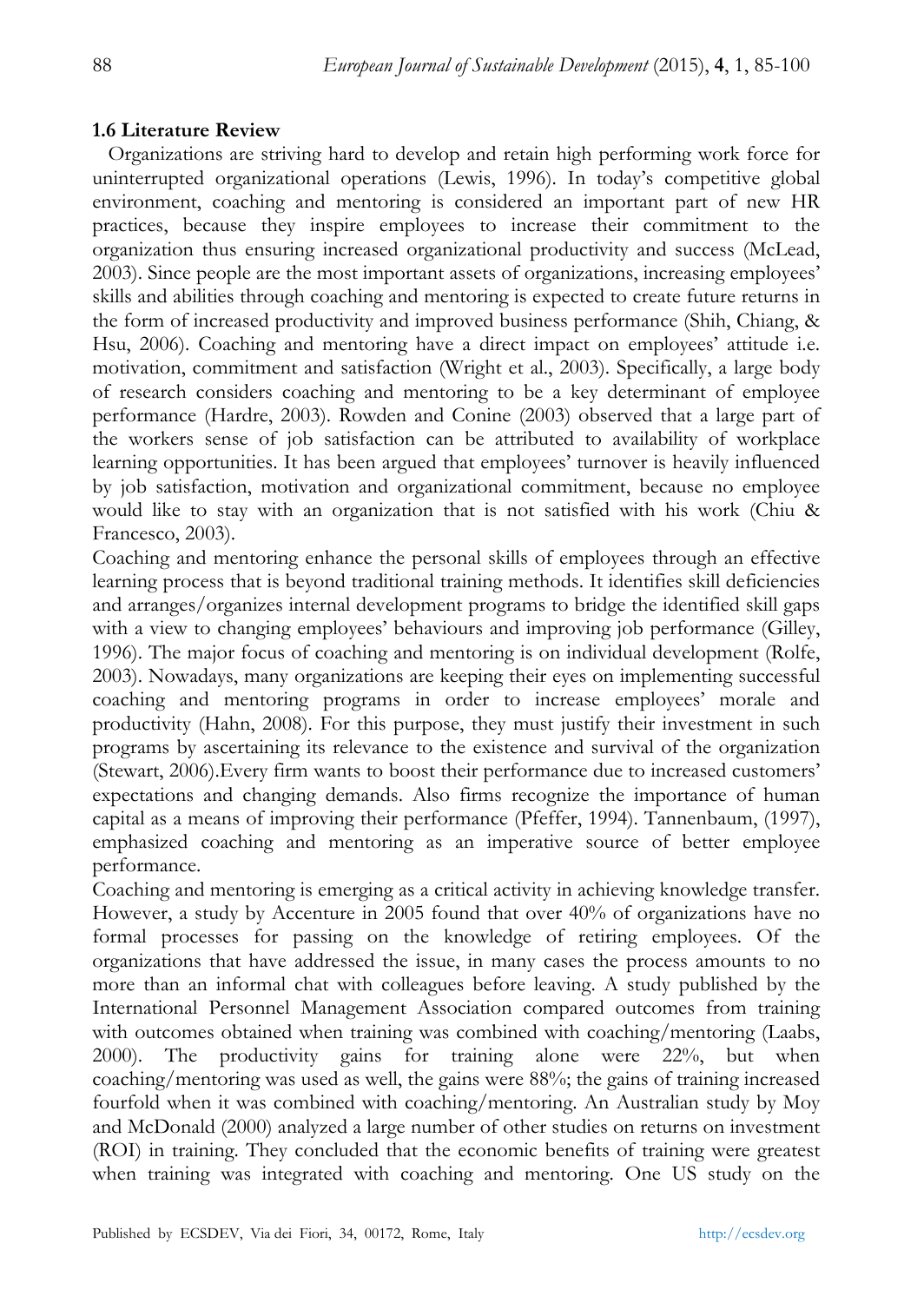benefits of coaching and mentoring (Clutterbuck, 2000/2001) found that new insurance agents with coaches/mentors outperformed other new agents by 20% in their first year.

Structured programs aim to extend the benefits of coaching and mentoring more widely and reliably through the organization. The aim of a structured mentoring program (Stolmack and Martin, 2005) is to create effective mentoring relationships, guide the desired professional development of those involved and evaluate the results for the mentees, the mentors, and the organization. If the program is directed at coaching for executives, then the aims are similar – to foster the skills and confidence of executives, and to achieve measurable improvements for the business. However, if the aim is to build the skills of line managers to incorporate coaching into their normal management style, then the outcomes are of a different nature. The changes to be expected include a widespread cultural shift, which may be reflected in increased job satisfaction across the workforce and within teams, and increased innovation as well as the financial indicators of increased revenue and profits.

According to Ragins, Cotton & Miller (2000), research on coaching and mentoring programs has shown that if the program is implemented effectively and the coachees/ mentees are satisfied with the coach/mentor, the coachees/ mentees will show greater job satisfaction, positive career attitudes and greater commitment to the organization. Studies have also shown that mentoring and coaching has positive impact on employees and the organization. It provides employees with the communication network that will enable them to accomplish their social needs (Garvey, 2004).). It transforms managers and employees strategies into better productive outcome. It helps employees to discover and utilize their hidden potentials (Starcevich, 1998). It also encourages employees' to mention their problems openly (Hahn, 2008).

Bartlett (2001) observed a positive relationship between coaching/mentoring and employees' commitment and recommended that HR professionals should adapt new research methods to demonstrate to organizational decision makers that coaching and mentoring contributes to desired workplace attitudes which may in turn influence behaviours such as absenteeism and turnover.

Lee and Bruvold (2003) stated that comprehensive coaching and mentoring programs are positively associated with productivity; reduced staff intention to leave and organizational effectiveness. Raghuram (1994) observed that coaching and mentoring is the bedrock of developing the necessary skills for maintaining competitive advantage and organizational performance. Although it is true that the source of competitive advantage refers to the human resources themselves and not to the policies employed to attract, utilize and retain them, coaching and mentoring may be considered to be a good starting point for building a pool of superior employee resources and capabilities.

#### **1.7 Conceptual Framework**

 Coaching is the art of facilitating performance, learning and development of another. It is individualized training for particular skill development (Flory, 1965).While mentoring is a role relationship where one person, the mentor, offers assistance, guidance, advice, encouragement and support to another, the mentee, in order to foster vocational and professional development (Whitney, 2006). It is considered as a "learning adventure" that focuses on the connection of mentor and mentee (Kram, 1985). Coaching is a kind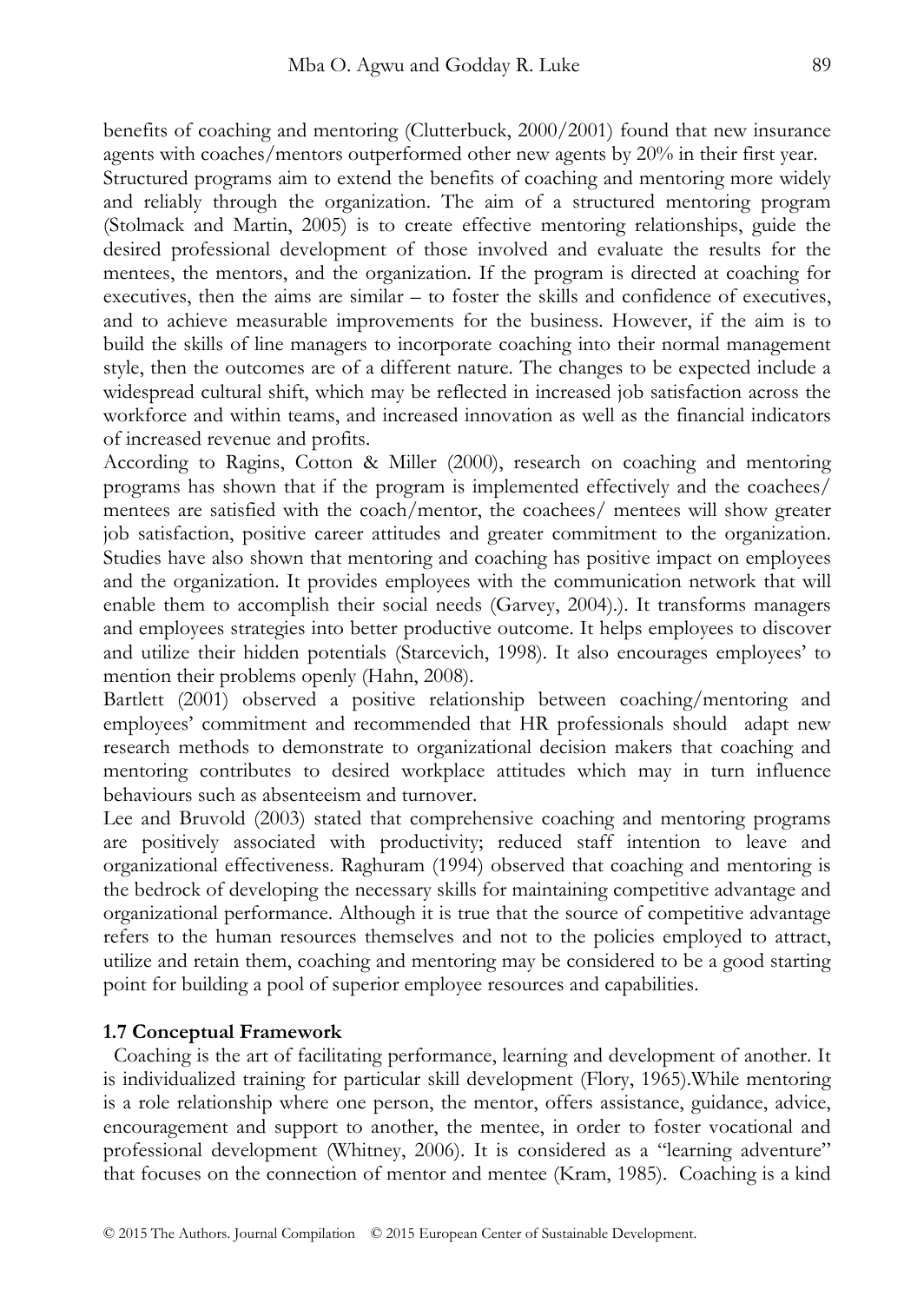of consultation for professional development. The job of a coach is to determine powers, drawbacks, objectives and needs of an employee. Bentey (1996) identified four main parts of coaching as follows: support, modeling, step-by-step development and encouragement. While Weaver (1999) viewed mentoring is a process in which an experienced professional person provides support, help and guide to less experienced person and steer career progress of the mentee. In many organizations, coaching and mentoring are occurring daily or unconsciously most of the time (Starcevich, 1998). Both share the same principles but differ in their procedure.

Mentoring consists of face to face meetings between mentor and mentee (learner), the mentor advises employees' on how to do their work, suggests how they can improve their performance and gives instructions (Lewis, 1996). While coaching occurs in more formal settings where both coach and coachee use informal tone of conversation. The coach makes a formalized plan which states activities during the whole session and measures progress (Tyler, 1998). In mentoring, the mentor provides the solution while the coachee provides the solution in coaching (Lewis, 1996). The catalyst in coaching engagement is the coach (Bell, 2002). Coach can be a mentor but a mentor cannot be a coach at the same time. When a coach acts as a mentor, he or she uses his/her experiences to remove any sort of doubts, between his/her professional role and personal life. The whole process of mentoring is based on one's experiences. Mentoring basically discusses goals, action plans and different ways to achieve those plans (Lewis, 1996). Based on such experiences, the mentor crafts an action plan for the future (Barbian, 2002). Then this action plan is given to the mentee to act upon.

Coaching aims at enhancing the "self-propelling force" of an individual to work well. Hay (2003) highlighted two styles of coaching: "pull style" and "push style". Push style occurs when the major power resides with the coach. In this case, the coach dominates the relationship, where he/she has authority and decision making power and demands employees to do what he/she says. Pull style occurs when the coach empowers employees' to make their own decisions and find optimal solution of problems while being provided with guided and constructive feedbacks.

Mentoring deals with enhancement of one's career. Individuals, who need advancement in their career path, may need a mentor for guidance. The establishment of a structured coaching or mentoring program enables the organization to determine the approach that is appropriate to its culture and strategy. There are many possible objectives and approaches for structured programs: • leadership development and succession planning • enhancement of the company's investment in training • improved induction and socialization in order to improve retention • improved opportunities for disadvantaged people (e.g. gender, race) • transfer of knowledge from experts near retirement to younger employees. A structured program should deliver greater benefits to the organization than an informal approach for a number of reasons. It will: • focus energy towards a particular objective • be planned and organized rather than ad hoc • offer recognition to all participants for their effort • provide training, structure and support to all participants • establish suitable guidelines and policies • monitor and evaluate the process.

Although there are differences between the roles of coaches and mentors, there is also much common ground. Both roles require a balance between nurturing the learners and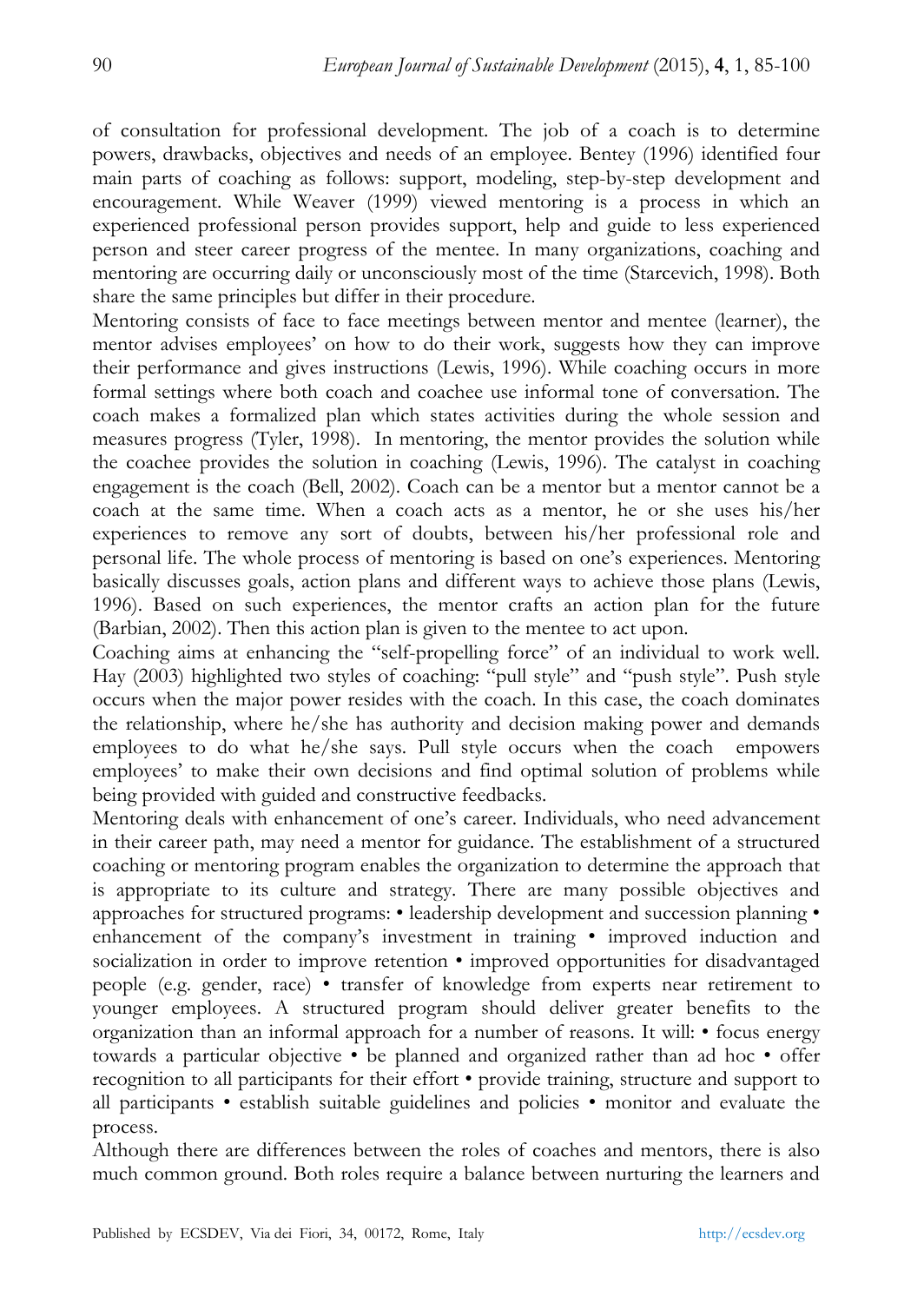stretching them in order to develop new skills. Coaches may challenge their learners more directly than mentors do, but both coaches and mentors act as "critical friends" (Clutterbuck, 2000/2001).According to Whitney (2006), the skills of coaches and mentors can be grouped into three categories: emotions, cognition and values.

Emotions: Coaches and mentors need the skills of emotional intelligence – being aware of their own strengths, weaknesses and motivations, being able to manage their own behaviour, being aware of the other person's strengths, weaknesses and motivations (i.e. empathy) and having the interpersonal skills to manage the situation. They are able to establish a foundation of trust for the relationship.

Cognition: Coaches and mentors also need business or professional acumen in order to establish their credibility. They need the intellectual skill to conceptualize the learner's situation and work with them to explore new options. They are able to use their knowledge to collaborate with the learner on setting goals that are achievable. They understand the learning process, and the difficulties that people may face in acquiring new skills.

Values: Coaches and mentors, even with the above skills, are not effective unless they demonstrate ethical conduct. The values pertinent to the coaching or mentoring situation include respect for the learner's dignity, fairness, compassion, honesty and integrity.



**Figure 1:** *Coaching/mentoring and improved employees' performance model Source: Khakwani et al (2012). Coaching and Mentoring For Enhanced Learning of Human Resources in Organizations: (Rapid Multiplication of Workplace Learning to Improve Individual Performance). Journal of Educational and Social Research Vol. 2 (1) January 2012.*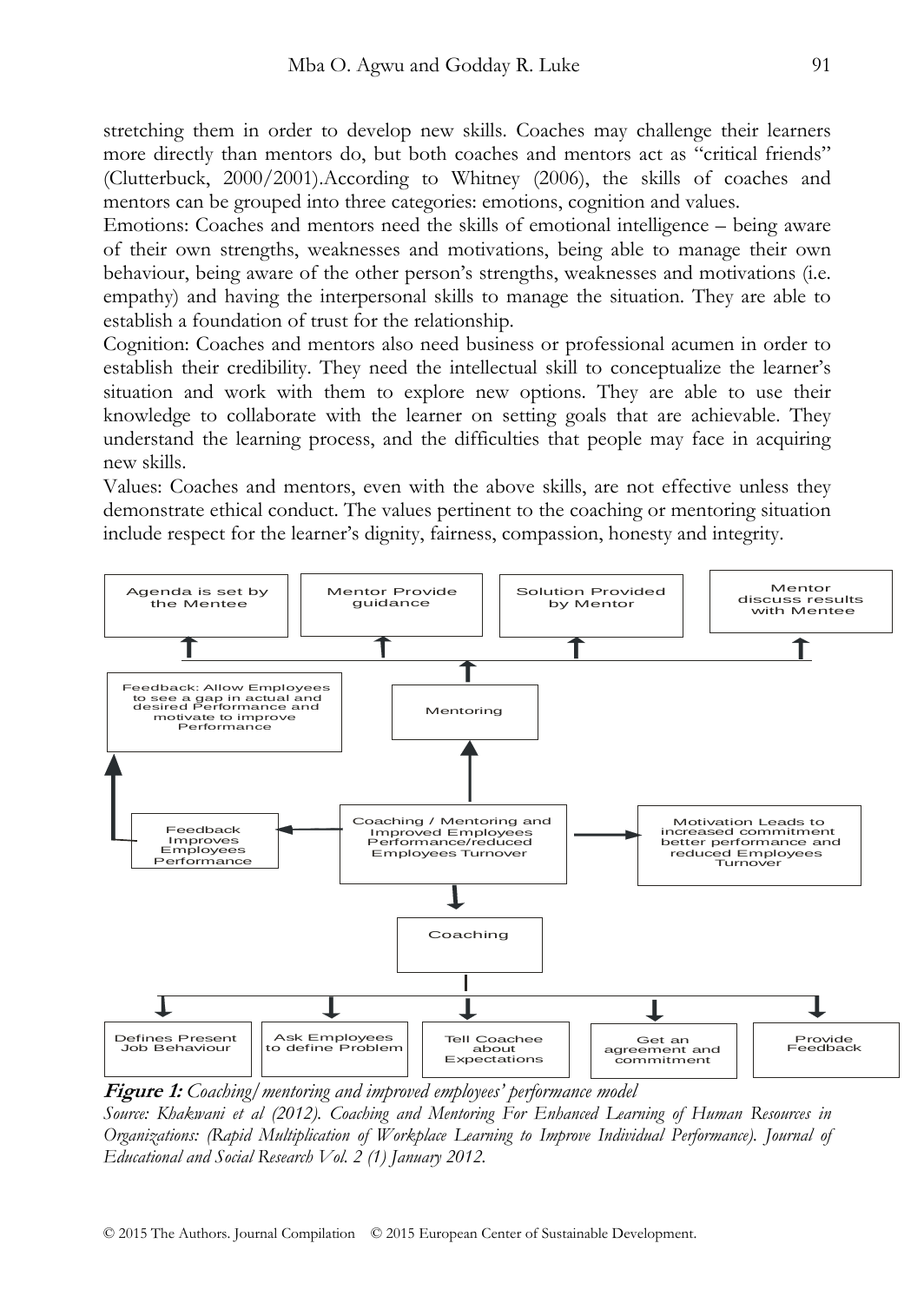## **1.8 Theoretical Framework/Methodology**

 This research is based on Khakwani et al (2012) coaching/mentoring and improved employees' performance model which states that coaching/mentoring impacts new knowledge and skills on employees' which changes their behaviour and increases their motivation/commitment to the organization thus resulting in better performance and reduced employees' turnover as shown in figure 1 above.

Employees consent is required for the implementation of the plan. Here goals are established first before the development of the action plan. In this case, employees and coach would devise ways of solving the performance problems. Sixthly, after making an improvement plan, the coach gets employees commitment to it. Here employees are required to willingly change their behaviours and work to improve their performance in accordance with the plan (Waugh, 1997). Once, employees become committed, the coach would ask them to provide a summary of the whole discussion (Lawson, 2007). Seventhly, the coaching session cannot be concluded until the coach gets progress report from the employees'. Eighthly, once the report has been provided, the coach comments on it and gives recommendations.

On the other hand, mentoring also helps employees to acquire new knowledge and skills for better job performance (Kram, 1985). Here the agenda is set by the mentee based on his/her needs while guidance is provided by the mentor (Barbian, 2002).It is helpful in increasing employees' performance because the mentee lacks the essential skills to execute required tasks, hence the mentor enrich the mentees with the required skills and make them experts (Crow, 1998). Mentoring improves employee's performance by: widening their business insights and encouraging information exchange.

## **2. Method**

#### **2.1Research Scope/Design**

The scope of this research is limited to the direct staff, contract staff and seconded staff working at the industrial area of the Nigeria liquefied natural gas company limited, Bonny. It is assumed that responses obtained from the sample respondents would be representative of the opinions of all categories of employees at the industrial area of the company on the impact of coaching and mentoring in their company. The duration of study is between December 2013 and November 2014. The core aspect of the study is the use of cross sectional survey research design in generating the required primary data.

A sample of 370 randomly selected respondents from a population of 4,895 NLNG employees consisting of 2,430 direct staff, 1,980 contract staff and 485 seconded staff at the industrial area of the company in Bonny Island was used for questionnaire administration. The sample size of 370 was determined from the population size using Yamane 1964 sample size determination formula at 5% level of significance for sampling error. The sample respondents were selected using shuffling of cards method (without replacement) in which all the names of the three categories of employees' were each separately written on small cards and the name on the topmost of each of the three group of cards was selected each time, the cards were shuffled until all the sample respondents were selected.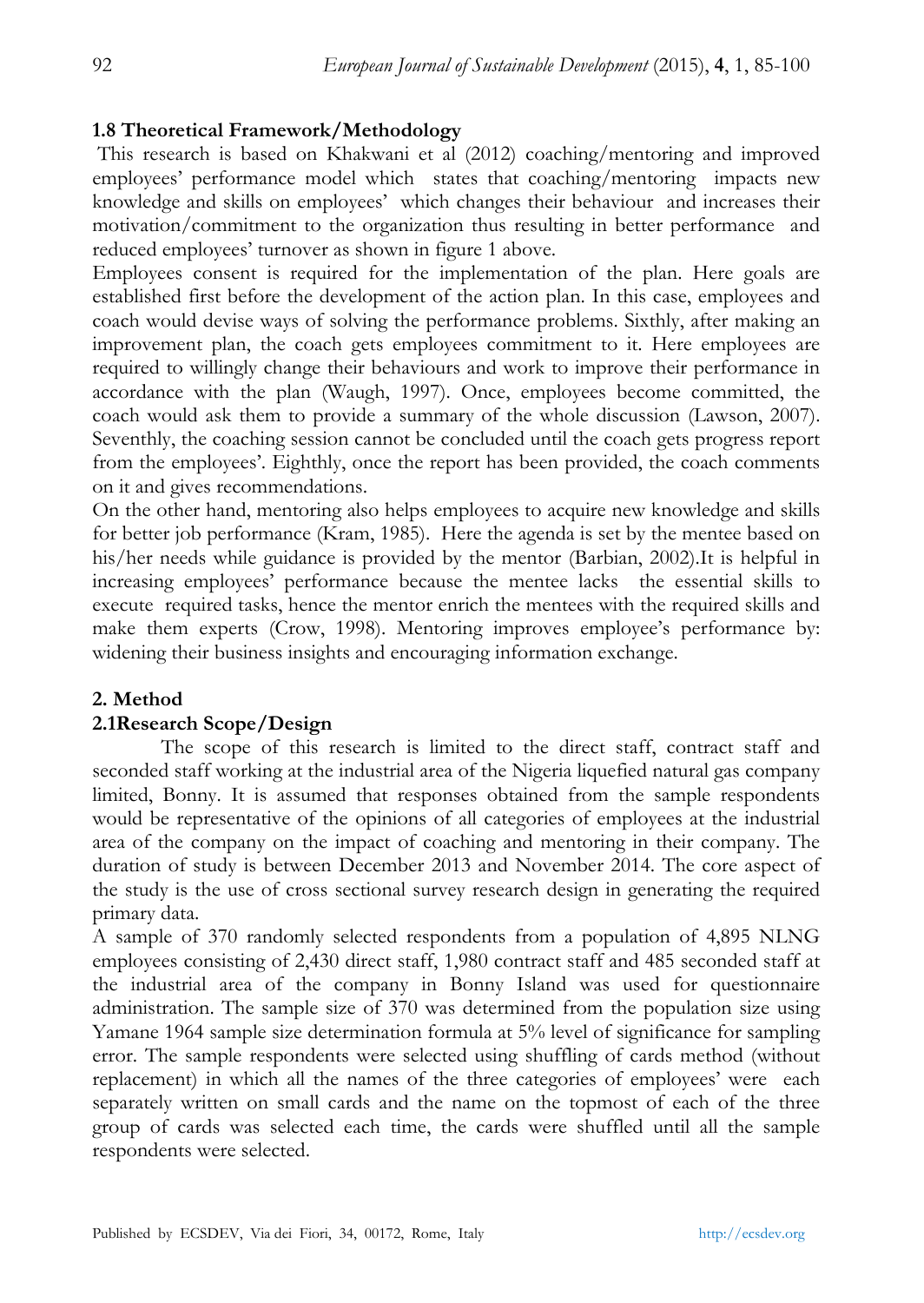Data collected were analyzed using descriptive and inferential statistics. The questionnaire was designed to obtain a fair representation of the opinions of 370 sample respondents (184 Direct staff, 150 Contract staff and 36 Seconded staff) using a fourpoint Likert type scale. The questionnaire responses of the sample respondents were presented using tables analyzed and interpreted using simple percentages while the formulated hypotheses were tested using the chi-square ( $\gamma$ 2). A total of 370 copies of the questionnaire were administered, collected and used for the analysis.

2.2 Calculation of Sample Size

The sample size was determined from the population of 4,895 NLNG employees at the industrial area of the company in Bonny Island using Yamane (1964) formula for sample size determination thus:

$$
n = \frac{N}{1 + N (e)^2}
$$

Where:  $n=$  sample size,  $N=$  population size,  $e=$  level of significance/sample error factor.  $n =$   $4,895$   $= 4,895$   $= 369.78 = 370$ 

$$
1 + 4,895(0.05)^2 \qquad \qquad 13.2375
$$

**3. Results and Discussion**

3.1 Distribution of Responses on Research Questions

3.1.1 Question number 1

To what extent does your company implement s coaching and mentoring programs in the training and development of its employees? Table 1 indicates that a total of 238 i.e. 64.32% of the entire respondents across the three categories of employees were of the opinion that their company to a large extent implements coaching and mentoring programs in the training and development of its employees. 80(21.62%) respondents were of a mild extent opinion while 52(14.05%) respondents were of the opinion that their company to a poor extent implements coaching and mentoring programs in the training and development of its employees. We therefore conclude that there is a strong evidence that Nigeria liquefied natural gas company limited, Bonny implements coaching and mentoring programs in the training and development of its employees as buttressed by the 64.32% large extent response of the sample respondents.

**Table1:** Response pattern on the extent Nigeria liquefied natural gas company limited, Implements coaching and mentoring programs in the training and development of its employees

| Category of Respondents | Responses Provided                    |    |        |     |
|-------------------------|---------------------------------------|----|--------|-----|
|                         | Total<br>Mild extent<br>Poor<br>Large |    |        |     |
|                         | extent                                |    | extent |     |
| Direct staff            | 120                                   | 40 | 24     | 184 |
| Contract staff          | 100                                   | 30 | 20     | 150 |
| Seconded staff          | 18                                    | 10 |        | 36  |
| Total                   | 238                                   | 80 | 52     | 376 |

 *Source: Field Survey, 2014.*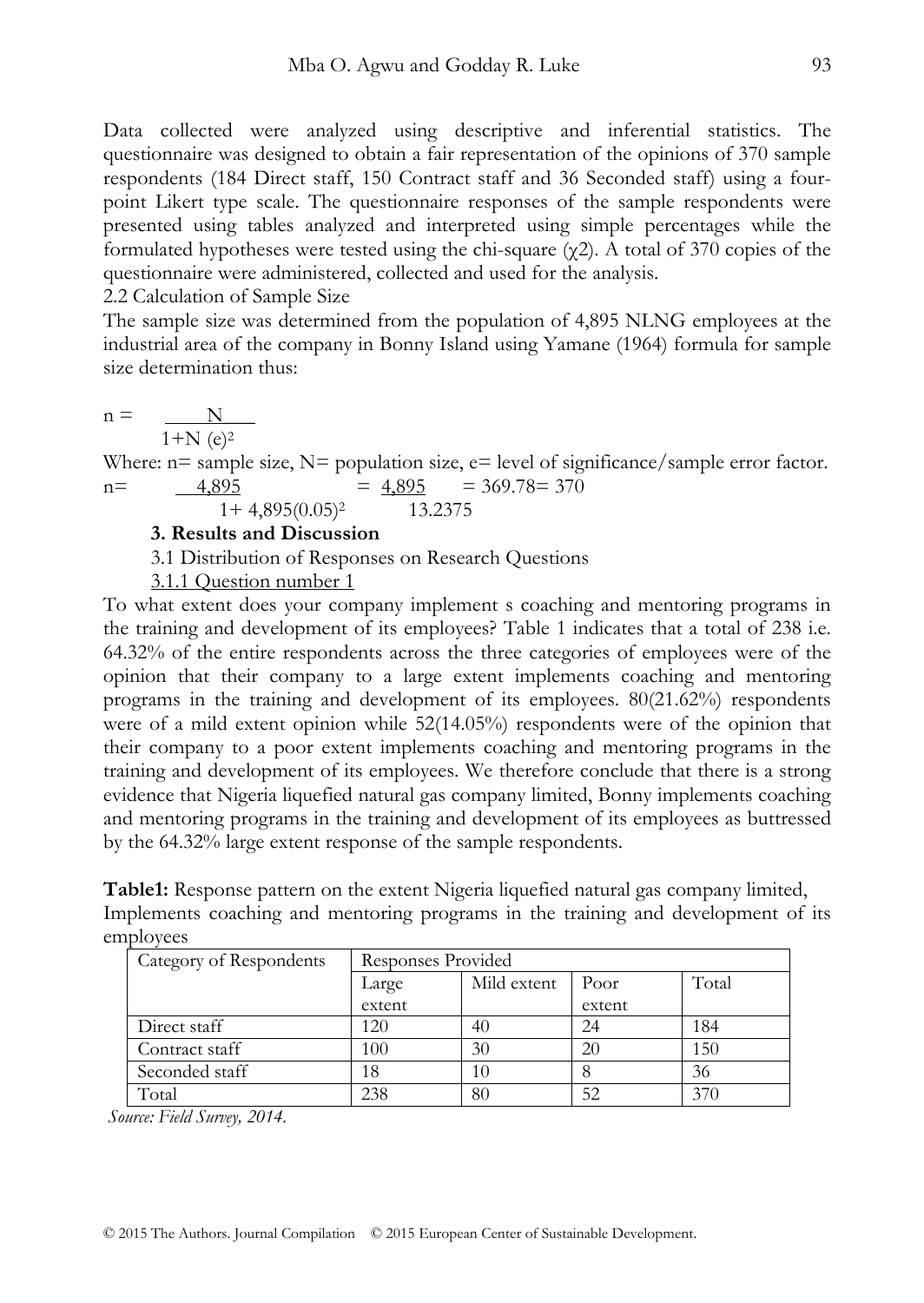### **Question Number2:**

To what extent is improved employees' job performance influenced by the implementation of coaching and mentoring programs in the Nigeria liquefied natural gas company limited, Bonny? Table 2 shows that a total of 275 i.e. 74.32% of the entire respondents across the three categories of employees were of the opinion that improved employees' job performance is to a large extent influenced by the implementation of coaching and mentoring programs in the Nigeria liquefied natural gas company limited, Bonny.58 (15.68%) respondents were of a mild extent opinion while 37(10.00%) respondents were of the opinion that improved employees' job performance is to a poor extent influenced by the implementation of coaching and mentoring programs in the Nigeria liquefied natural gas company limited, Bonny. We therefore conclude that there is a strong evidence that improved employees' job performance in Nigeria liquefied natural gas company limited, Bonny is influenced by the implementation of coaching and mentoring programs as buttressed by the 74.32% large extent response of the sample respondents.

This conclusion is supported by the outcome of empirical studies conducted by the International Personnel Management Association, in which they observed that productivity gains for training alone were 22%, but when coaching/mentoring was used as well, the gains were 88%; the gains of training increased fourfold when it was combined with coaching/mentoring (Laabs, 2000). Also, a US study on the benefits of coaching and mentoring (Clutterbuck, 2000) found that new insurance agents with coaches/mentors outperformed other new agents by 20% in their first year. Tannenbaum (1997) observed that coaching and mentoring is an imperative source of better employee performance.

Table2: Response pattern on the extent improved employees' job performance is influenced by the implementation of coaching and mentoring programs in the Nigeria liquefied natural gas company limited, Bonny

| Category of Respondents | Responses Provided                              |    |        |     |
|-------------------------|-------------------------------------------------|----|--------|-----|
|                         | Total<br>Mild extent<br>Poor<br>Large<br>extent |    |        |     |
|                         |                                                 |    | extent |     |
| Direct staff            | 154                                             | 23 |        | 184 |
| Contract staff          | 110                                             | 25 |        | 150 |
| Seconded staff          |                                                 | 10 |        | 36  |
| Total                   |                                                 | 58 | 37     | 370 |

*Source: Field Survey, 2014.* 

## **Question Number3:**

 To what extent is reduced employees' turnover influenced by the implementation of coaching and mentoring programs in the Nigeria liquefied natural gas company limited, Bonny? Table 3 indicates that a total of 250 i.e. 67.57% of the entire respondents across the three categories of employees were of the opinion that reduced employees' turnover is to a large extent influenced by the implementation of coaching and mentoring programs in the Nigeria liquefied natural gas company limited, Bonny. 55 (15.68%) respondents were of a mild extent opinion while 37(10.00%) respondents were of the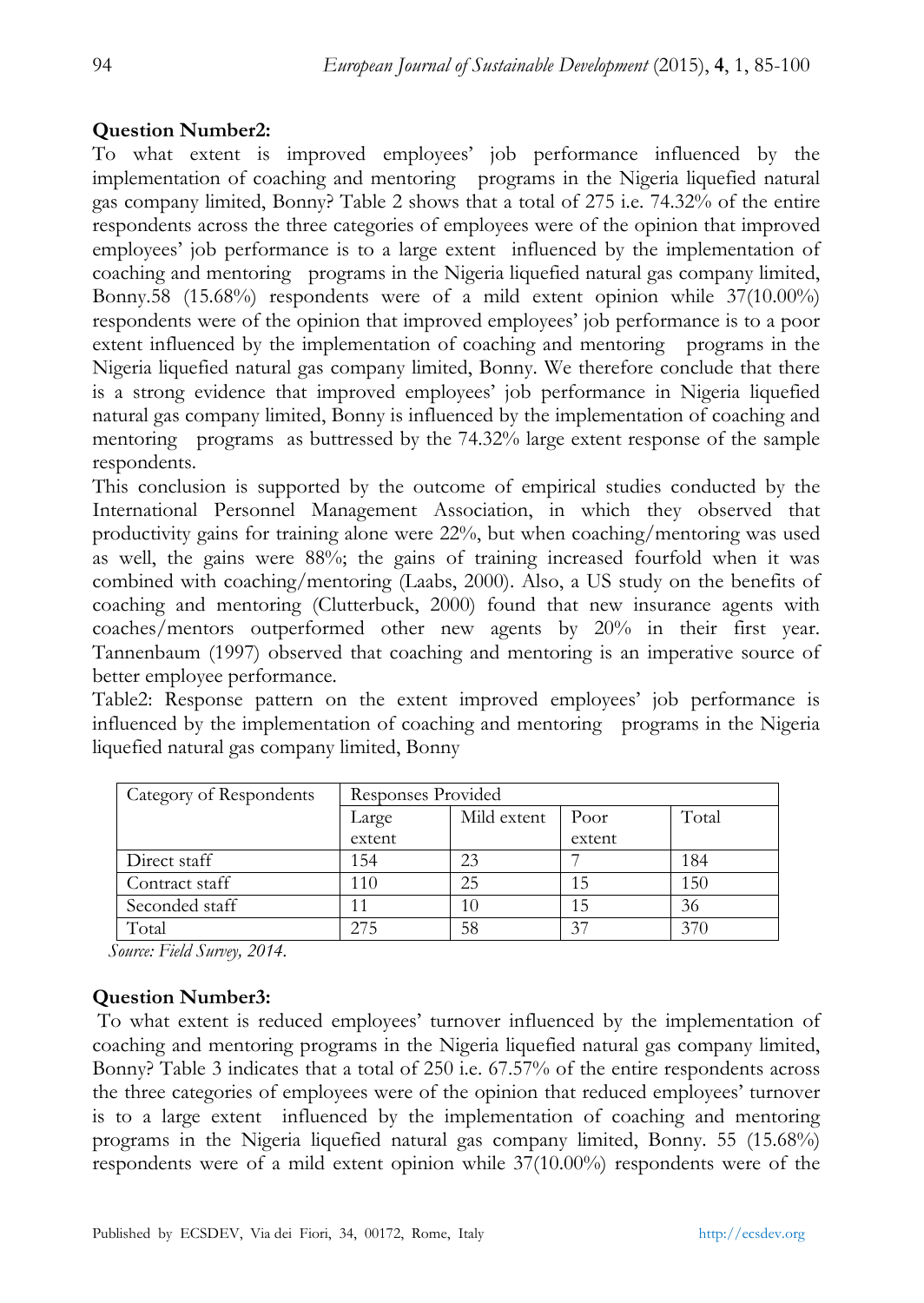opinion that reduced employees' turnover is to a poor extent influenced by the implementation of coaching and mentoring programs in the Nigeria liquefied natural gas company limited, Bonny. We therefore conclude that there is a strong evidence that reduced employees' turnover in Nigeria liquefied natural gas company limited, Bonny is influenced by the implementation of coaching and mentoring programs as buttressed by the 67.57% large extent response of the sample respondents. This conclusion is supported by the findings of Clutterbuck, a British authority on mentoring, who observed in a US study (2000/2001) that employees' intention to change jobs was 35% generally, but among employees involved in mentoring programs it was down to 16%. Also, Chiu & Francesco (2003) observed that employees' turnover is heavily influenced by job satisfaction, motivation and organizational commitment, because no employee would like to stay with an organization that is not satisfied with his work.

 Table3: Response pattern on the extent reduced employees' turnover is influenced by the implementation of coaching and mentoring programs in the Nigeria liquefied natural gas company limited, Bonny

| Category of Respondents | Responses Provided                              |    |        |     |
|-------------------------|-------------------------------------------------|----|--------|-----|
|                         | Total<br>Mild extent<br>Poor<br>Large<br>extent |    |        |     |
|                         |                                                 |    | extent |     |
| Direct staff            | 146                                             | 30 |        | 184 |
| Contract staff          | 98                                              | 32 | 20     | 150 |
| Seconded staff          |                                                 |    | 19     | 36  |
| Total                   | 250                                             |    | -47    |     |

*Source: Field Survey, 2014.* 

## **4.2 Test of Hypotheses**

#### **4.2.1 Test of the First Hypothesis**

(i) HO**:** Improved employees' job performance is not influenced by the implementation of coaching and mentoring programs in the Nigeria liquefied natural gas company limited, Bonny.

H1**:** Improved employees' job performance is influenced by the implementation of coaching and mentoring programs in the Nigeria liquefied natural gas company limited, Bonny.

(ii)  $\alpha$  = 0.05

(iii) Degree of Freedom (df) =  $(r - 1)(c-1) = (3-1)(3-1) = 4$ 

(iv) Decision Rule: Reject H<sub>o:</sub> if  $\chi^2 c > \chi^2 t$ , Accept H<sub>o:</sub> if  $\chi^2 c < \chi^2 t$ 

(v)Chi- square critical table value  $(\chi^2_t) = \chi^2_{0.05} = 9.49$ 

(vi)Chi-square critical computed value ( $\chi^2$ c) from table 5 =  $\chi^2$ c=11.4172 (see appendix one)

Since  $\chi^2$ <sub>c</sub> >  $\chi^2$ <sub>t</sub> i.e.11.4172> 9.49, we reject the null hypothesis and accept the alternative hypothesis that improved

employees' job performance is influenced by the implementation of coaching and mentoring programs in the Nigeria

liquefied natural gas company limited, Bonny, as buttressed by the 74.32% large extent response of the sample

respondents in table 2.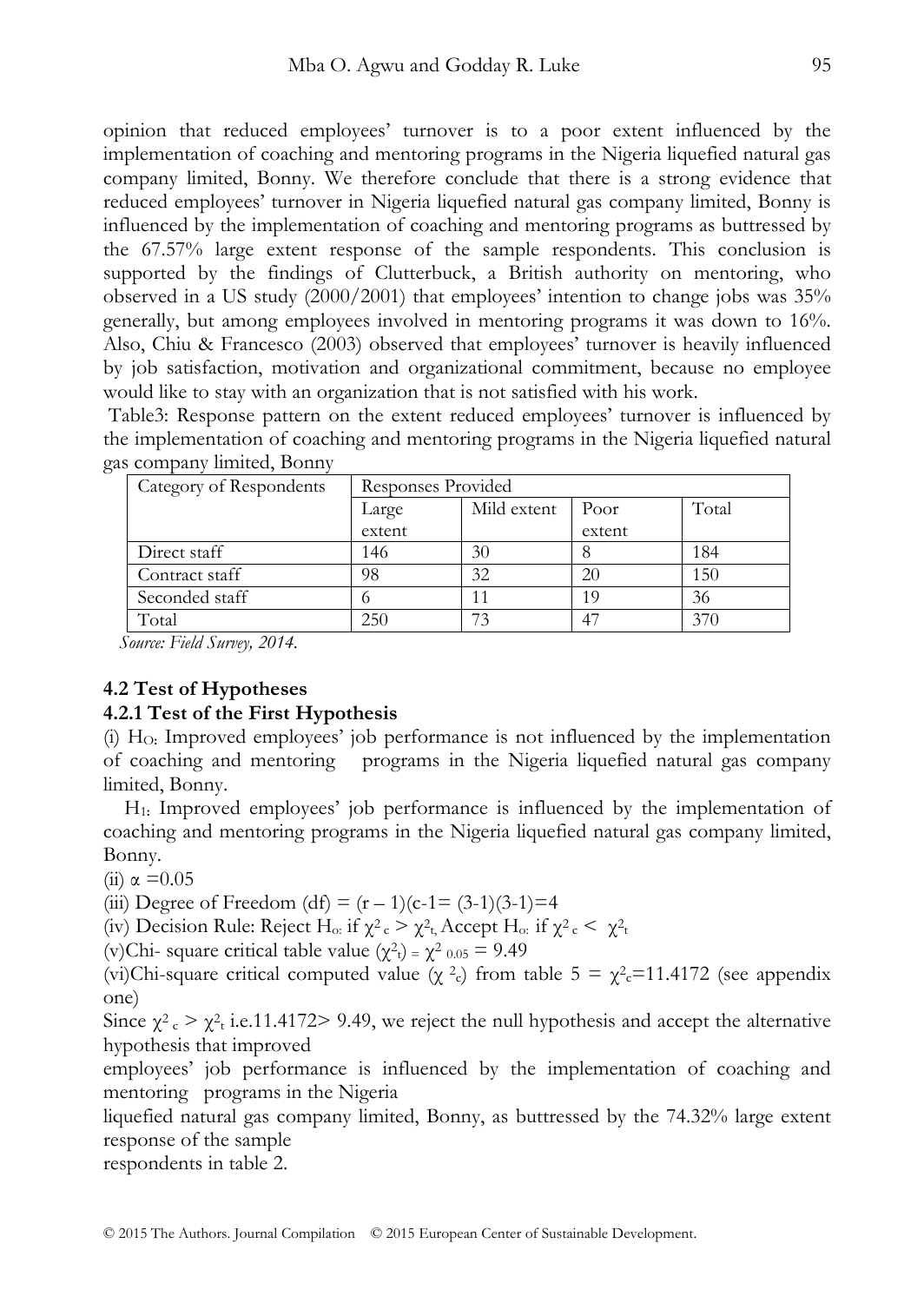## **4.2.2 Test of the Second Hypothesis**

(i) HO: Reduced employees' turnover is not influenced by the implementation of coaching and mentoring programs in the Nigeria liquefied natural gas company limited, Bonny.

 H1**:** Reduced employees' turnover is influenced by the implementation of coaching and mentoring programs in the Nigeria liquefied natural gas company limited, Bonny. (ii)  $\alpha$  = 0.05

(iii) Degree of Freedom (df) =  $(r - 1)(c-1) = (3-1)(3-1) = 4$ 

(iv) Decision Rule: Reject H<sub>o:</sub> if  $\chi^2 c > \chi^2 t$ , Accept H<sub>o:</sub> if  $\chi^2 c < \chi^2 t$ 

(v)Chi- square critical table value  $(\chi^2_t) = \chi^2$  0.05 = 9.49

(vi)Chi-square critical computed value ( $\chi^2$ c) from table 7 =  $\chi^2$ c=11.3424 (see appendix two)

Since  $\chi^2$ <sub>c</sub>  $> \chi^2$ <sub>t</sub> i.e.11.3424> 9.49, we reject the null hypothesis and accept the alternative hypothesis that reduced

employees' turnover is influenced by the implementation of coaching and mentoring programs in the Nigeria liquefied natural gas company limited, Bonny, as buttressed by the 67.57% large extent response of the sample respondents in table 3.

## **5.1 Conclusion and Recommendations**

The paper examined the impact of coaching and mentoring in the Nigeria liquefied natural gas company limited, bonny. It assumes that coaching and mentoring enhance the personal skills of employees through an effective learning process that is beyond traditional training methods. The main thrust of the paper is based on three principles:

 $\checkmark$  Coaching and mentoring is an imperative source of better employee performance.

 $\checkmark$  Coaching and mentoring contributes to desired workplace attitudes which may in turn influence behaviours.

Comprehensive coaching and mentoring programs are positively associated with productivity; reduced staff intention to leave and organizational effectiveness.

Arising from the findings of this paper, it is suggested that Nigeria liquefied natural gas company limited, Bonny should take the following measures to sustain the current gains of its coaching and mentoring programs:

**1. Sustenance of the current coaching and mentoring programs:** This is necessary for the sustenance of the current gains of the existing coaching and mentoring programs.

**2. Regular appraisal of employees' job skill requirements:** This will ensure that employees' are coached/mentored in the company area of needs.

 **3. Continuous staff development:** This will ensure that employees' possess the relevant skills and knowledge required for the execution of the company's activities.

**4. Regular improvement of employees' condition of service:** This will ensure that employees' are adequately motivated to become committed to the organizational activities.

 **5. Sustenance of current team building efforts/ incentive scheme:** This will create room for collaboration among employees' in the execution of organizational assignments.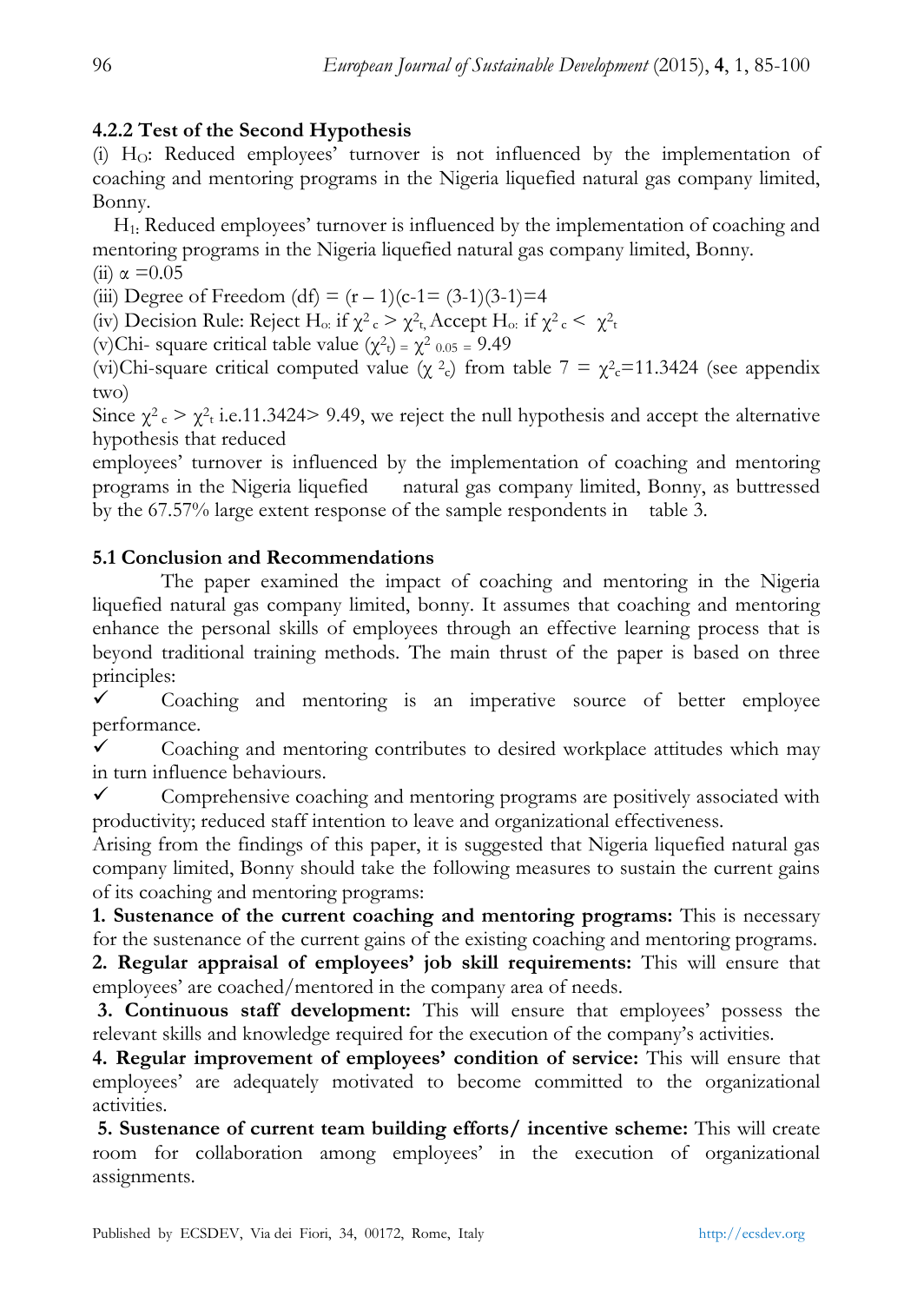**6. Seeking employees' consent on areas of skill development:** This will go a long way in the elimination of conflict of interest and discontent in the selection of the desired areas of skill development between superiors and subordinates.

**7. Regular management communication with employees' on their expectations:** This will ensure that employees' are aware of the company's expectations from them thus eliminating employees' abnormal bebaviours.

 **8**. **Provision of equal coaching/mentoring opportunities for all categories of staff:** This will create a sense of belonging for all categories of staff and ensure team spirit in the execution of organizational assignments.

#### **References**

- NLNG. (2013). Facts and figures on NLNG. Lagos: NLNG public and government affairs department.
- Flory, D. (1965). *Managers for Tomorrow.* New York: New American Library. Garvey, B. (2004). The Mentoring/Counseling/Coaching debate. *Emerald Group Publishing Limited,* 18 (2), 6-8.
- Edward, K. C. (2003). Craving for Coaching: a case study from kwik-Fit insurance services. *Journal of Financial Services Marketing, 167*-173.
- Whitney, K. (2006). Strong Growth Forecast for Executive Coaching Industry.
- Whitmore, L. K.-H. (1998). *Coactive Coaching.* Davies-Black Publishing.
- Sosik, J. A. (2002). Mentoring in Organizations: A Social Judgment Perspective for Developing Tomorrow's Leaders. *The Journal of Leadership Studies,* 8(3), 17-32.
- Pavsloe, E. A. (2000). Coaching and Mentoring. *Kagon page Sterling VA.*
- Solkhe, A., & Chaudhary, N. (2011). HRD climate and job satisfaction: An empirical investigation. *Int. J. Computer. Bus. Res., 2*(2). http://dx.doi.org/10.5958/j.2231-069X.3.2.007
- Lewis, G. (1996). *The Mentoring Manager.* London: Institute of Management.
- McLead, A. (2003). Performance Coaching and Mentoring in Organization.
- Shih, H. A., Chiang, Y. W., & Hsu, C. C. (2006). Can high performance work systems really lead to better performance? *International Journal of Manpower, 27*(8), 741-763. http://dx.doi.org/10.1057/jibs.2013.52
- Wright, P. M., Gardner, T. M., & Moynihan, L. M. (2003). The impact of HR practices on the performance of businessunits.*HumanResourceManagementJournal,13*,21-36.http://dx.doi.org/10.1111/j.1748- 8583.2003.tb00096.x
- Hardre, P. L. (2003). Beyond two decades of motivation: A review of the research and practice in instructional design and human performance technology. *Human Resource Development Review, 2*(1), 54-81. http://dx.doi.org/10.1177/1534484303251661
- Rowden, R. W., & Conine Jr. C. T. (2003). The relationship between workplace learning and job satisfaction in US small commercial banks. *AHRD 2003 Conference Proceeding, 1*, 451-466.
- Chiu, R. K., & Francesco, A. M. (2003). Dispositional traits and turnover intention: Examining the mediating role of job satisfaction and affective commitment. *International Journal of Manpower, 24*(3), 284-299.
- Gilley, J. W. (1996). *Stop Managing Start Coaching: How Performance Coaching can Enhance Commitment and Improve Productivity.* Chicago: Irwin Professional Publishing.
- Rolfe-Flett, A. (2003), *Mentoring in Australia: A Practical Guide*, Pearson Education, Sydney, NSW.
- Hahn, D. J. (2008). Hahn Training, LLC.
- Stewart, D. (2006). Generational Mentoring. *Continuing Education in Nursing,* 113-120.
- Pfeffer, J. (1994). *Competitive Advantage through People.* Harvard Business School Press.
- Tannenbaum, S. (1997). Enhancing Continuous Learning: Diagnostic Findings from Multiple Companies. *Human Resource Management* , 437-452
- Laabs J (2000), "Need peak HR performance? Consider a coach", *Workforce*, 79 (10), 132-135.
- Moy, J. and McDonald, R. (2000), *Analyzing Enterprise Returns on Training*, National Centre for Vocational Education Research, Leabrook SA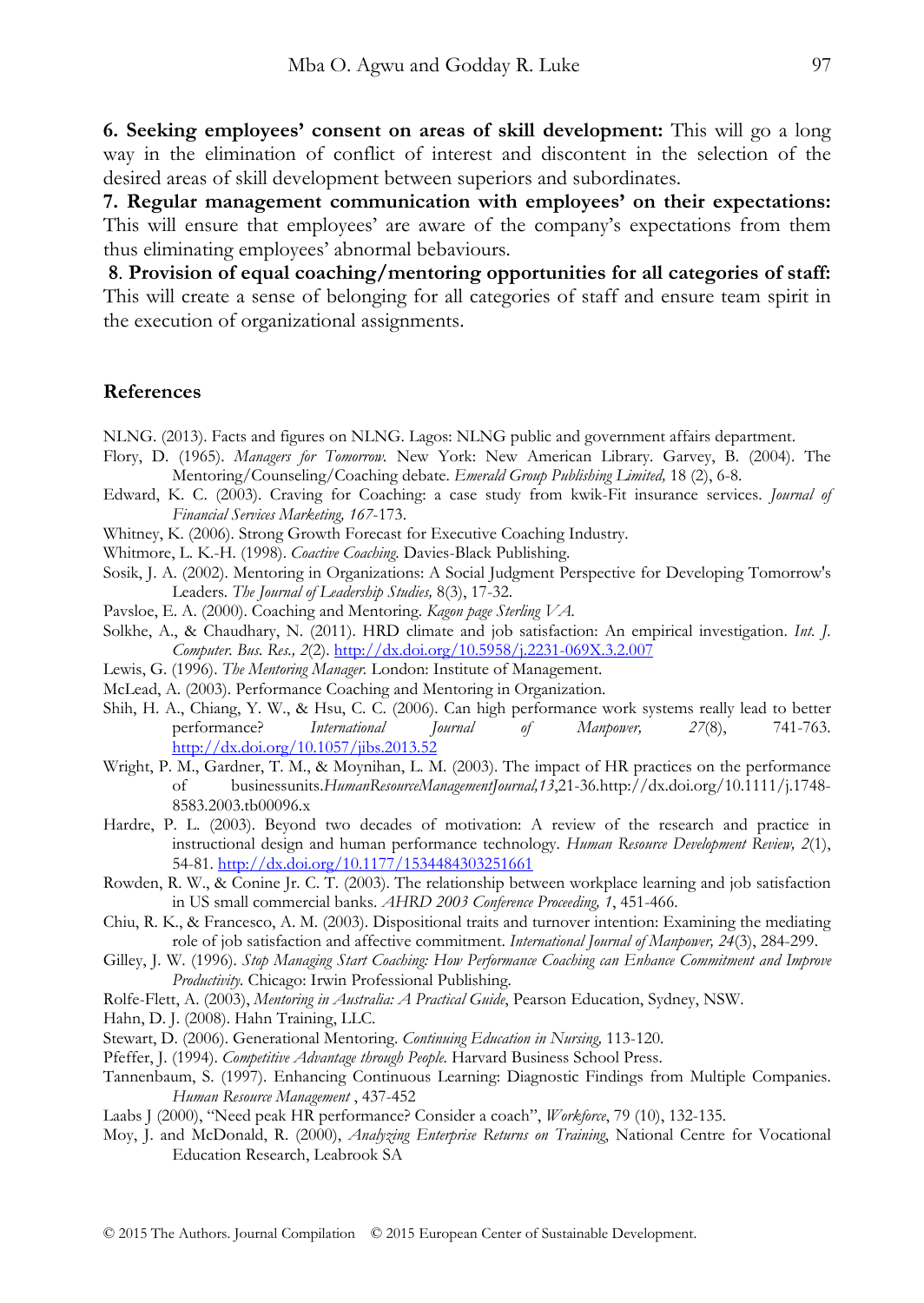- Clutterbuck, D. (2000/2001), "Quiet transformation: The growing power of mentoring", *Mt Eliza Business Review*, Summer/Autumn, 47-52.
- Stolmack, M. and Martin, G (2005), *Introducing Mentoring into Your Organization*, Training Point.Net, Rowville, Victoria.
- Ragins, B., Cotton, J. and Miller, J. (2000), "Marginal mentoring: The effects of type of mentor, quality of relationship, and program design on work and career attitudes", *Academy of Management Journal*, 43(6), 1177-1194.
- Garvey, B. (2004). The Mentoring/Counseling/Coaching debate. *Emerald Group Publishing Limited,* 18 (2), 6-8.
- Starcevich, M. M. (1998). Coach, Mentor: Is there a difference.
- Hahn, D. J. (2008). Hahn Training, LLC.
- Bartlett, K. R. (2001). The relationship between training and organizational commitment: A study in the health care field. *Hum. Resour. Dev. Quart., 12*(4), 335-352. http://dx.doi.org/10.5958/j.2231- 069X.3.2.007
- Lee, C. H., & Bruvold, N. T. (2003). Creating value for employees' investment in employee development. *Int. J. Hum. Resour. Manage., 14*, 981-1000. http://dx.doi.org/10.1080/0958519032000106173
- Raghuram, S. (1994). Linking staffing and training practices with business strategy: A theoretical perspective. *Human Resource Development International, 5*(3), 237-251.
- Kram, K. (1985). *Mentoring at Work: Developmental relationships in organizational life.* Glenview, IL: Scott: Foreman.
- Bentley, T. J. (1996). *Bridging the Performance Gap.* England: Gower.
- Weaver, M. A. (1999). A Mentoring Model for Management in Sport and Physical Education, 24-28.
- Tyler, K. (1998). Mentoring Programs Link Employees and Experienced Execs. *HR Magazine.*
- Bell, C. R. (2002). *Managers as Mentors.* San Francisco: Berrett-Koehler Publishers.
- Barbian, J. (2002). The Road But Travelled.
- Hay, J. (2003). Coaching, Train the Trainer. No.7.
- Khakwani, S., Aslam, H.D., Azhar, M.S. & Mateen, M.M. (2012). Coaching and Mentoring For Enhanced Learning of Human Resources in Organizations: (Rapid Multiplication of Workplace Learning to Improve Individual Performance). *Journal of Educational and Social Research Vol. 2 (1) January 2012.*
- Serrat, O. (2009). Coaching and Mentoring. *Asian Development Bank.*
- Waugh, T. A. (1997). Coaching for Success. *CPA Journal,* 15.
- Lawson, K. (2007). Coaching for Improved Performance. *Lawson Consulting Group Inc.*
- Crow, G. A. (1998). Finding one's way: How Mentoring can lead to dynamic Leadership. *Thousand Oaks, CA; Corwin Press.*
- Yamane, T. (1964). *Statistics: An Introduction Analysis* (3rd. ed.). New York: Harper and Row Publishers.

#### **Appendix One**

Computation of Expected Frequencies and Calculated Chi-Square Critical Computed Value ( $\gamma^2$ ) for The First Hypothesis

| Category<br>Оİ      | Responses Provided                  |           |          |     |
|---------------------|-------------------------------------|-----------|----------|-----|
| Respondents/Workers | Mild extent<br>Poor<br>Large extent |           | Total    |     |
|                     |                                     |           | extent   |     |
| Direct staff        | 154(136.76)                         | 23(28.84) | 7(18.40) | 184 |
| Contract staff      | 110 (111.49)                        | 25(23.51) | 15 (15)  | 150 |
| Seconded staff      | 11 (26.76)                          | 10(5.64)  | 15(3.60) | 36  |
| Total               | 275                                 | 58        | 37       | 370 |

**Table4:** Observed and expected frequencies of question number 2 (from table2)

*Source: Field Survey, 2014.*